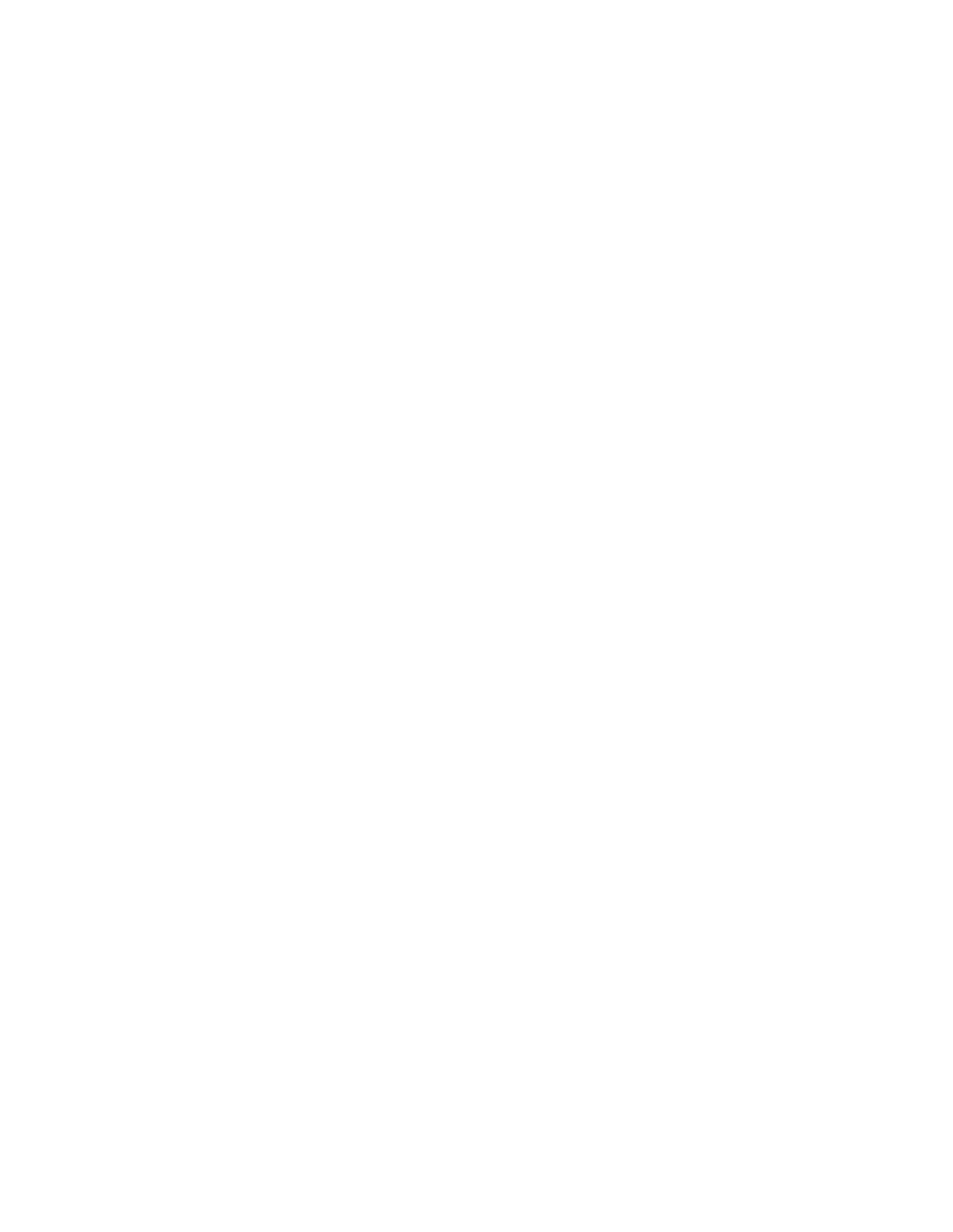# **FORMER EMPLOYERS**

|  | LIST BELOW LAST THREE EMPLOYERS, STARTING WITH THE MOST RECENT |  |  |
|--|----------------------------------------------------------------|--|--|
|  |                                                                |  |  |

| NAME OF PRESENT<br>OR LAST EMPLOYER |                            |              |                                    |           |              |           | PHONE |     |
|-------------------------------------|----------------------------|--------------|------------------------------------|-----------|--------------|-----------|-------|-----|
| <b>ADDRESS</b>                      |                            | <b>CITY</b>  |                                    |           | <b>STATE</b> |           |       | ZIP |
| <b>STARTING DATE</b>                | <b>LEAVING DATE</b>        |              |                                    | JOB TITLE |              |           |       |     |
| <b>WEEKLY STARTING SALARY</b>       | <b>WEEKLY FINAL SALARY</b> |              | MAY WE CONTACT<br>YOUR SUPERVISOR? |           | <b>YES</b>   | <b>NO</b> |       |     |
| NAME OF SUPERVISOR                  |                            | <b>TITLE</b> |                                    |           |              |           | PHONE |     |
| <b>DESCRIPTION OF WORK</b>          |                            |              |                                    |           |              |           |       |     |
|                                     |                            |              |                                    |           |              |           |       |     |
| <b>REASON FOR LEAVING</b>           |                            |              |                                    |           |              |           |       |     |

| NAME OF PRESENT<br>OR LAST EMPLOYER |                            |              |                                           |                  |              |                | PHONE |     |
|-------------------------------------|----------------------------|--------------|-------------------------------------------|------------------|--------------|----------------|-------|-----|
| <b>ADDRESS</b>                      |                            | <b>CITY</b>  |                                           |                  | <b>STATE</b> |                |       | ZIP |
| <b>STARTING DATE</b>                | <b>LEAVING DATE</b>        |              |                                           | <b>JOB TITLE</b> |              |                |       |     |
| <b>WEEKLY STARTING SALARY</b>       | <b>WEEKLY FINAL SALARY</b> |              | <b>MAY WE CONTACT</b><br>YOUR SUPERVISOR? |                  | <b>YES</b>   | N <sub>O</sub> |       |     |
| NAME OF SUPERVISOR                  |                            | <b>TITLE</b> |                                           |                  |              |                | PHONE |     |
| <b>DESCRIPTION OF WORK</b>          |                            |              |                                           |                  |              |                |       |     |
|                                     |                            |              |                                           |                  |              |                |       |     |
| <b>REASON FOR LEAVING</b>           |                            |              |                                           |                  |              |                |       |     |

| NAME OF PRESENT<br>OR LAST EMPLOYER |                            |              |                                    |                  |              |                | PHONE |     |
|-------------------------------------|----------------------------|--------------|------------------------------------|------------------|--------------|----------------|-------|-----|
| <b>ADDRESS</b>                      |                            | <b>CITY</b>  |                                    |                  | <b>STATE</b> |                |       | ZIP |
| <b>STARTING DATE</b>                | <b>LEAVING DATE</b>        |              |                                    | <b>JOB TITLE</b> |              |                |       |     |
| <b>WEEKLY STARTING SALARY</b>       | <b>WEEKLY FINAL SALARY</b> |              | MAY WE CONTACT<br>YOUR SUPERVISOR? |                  | <b>YES</b>   | N <sub>0</sub> |       |     |
| NAME OF SUPERVISOR                  |                            | <b>TITLE</b> |                                    |                  |              |                | PHONE |     |
| <b>DESCRIPTION OF WORK</b>          |                            |              |                                    |                  |              |                |       |     |
|                                     |                            |              |                                    |                  |              |                |       |     |
| <b>REASON FOR LEAVING</b>           |                            |              |                                    |                  |              |                |       |     |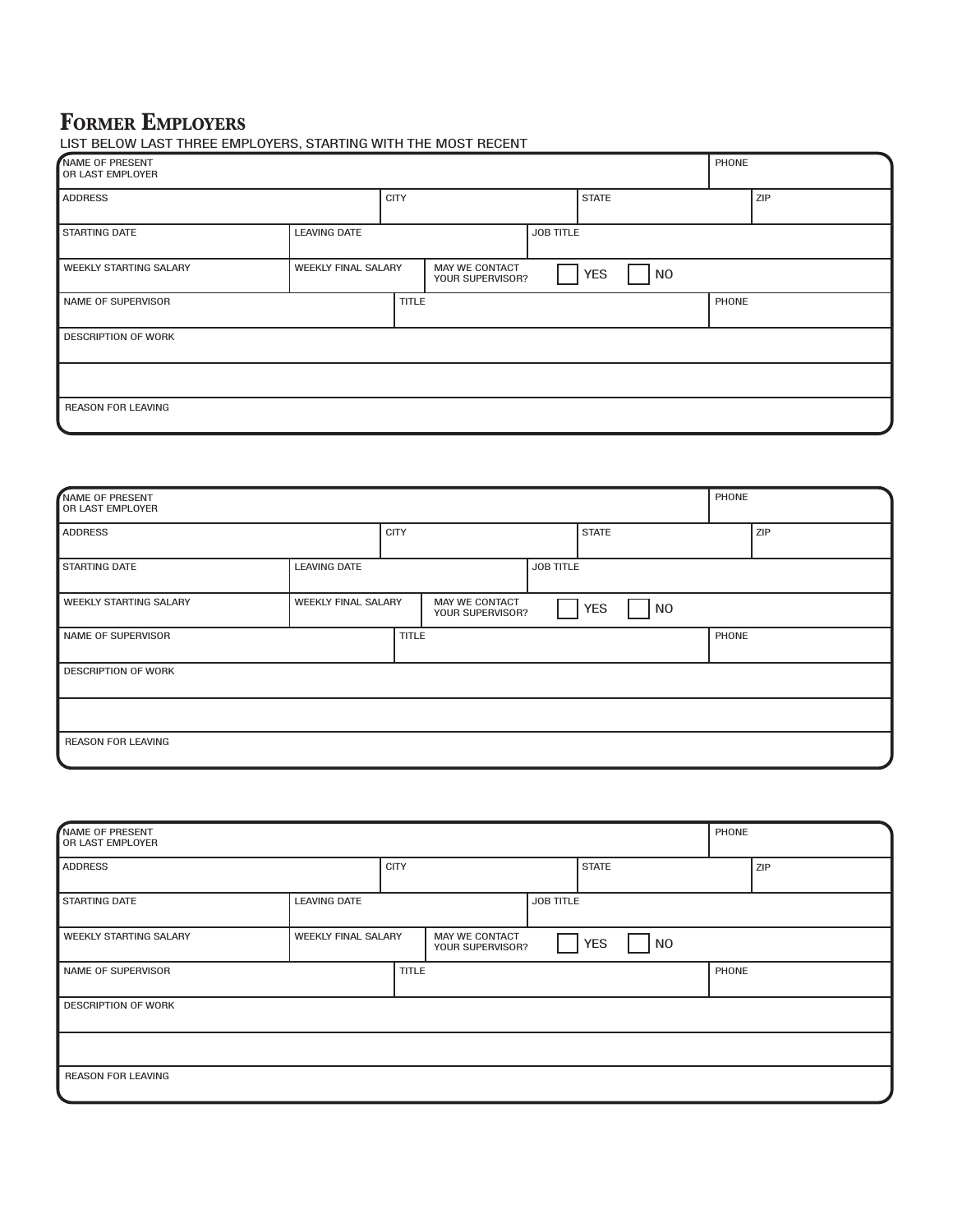#### **REFERENCES**

BELOW, GIVE THE NAMES OF THREE PERSONS YOU ARE NOT RELATED TO, WHOM YOU HAVE KNOWN AT LEAST ONE YEAR.

|           | <b>NAME</b> | <b>ADDRESS</b> | <b>BUSINESS</b> | <b>PHONE</b> | YEARS<br>ACQUAINTED |
|-----------|-------------|----------------|-----------------|--------------|---------------------|
|           |             |                |                 |              |                     |
| <u> 2</u> |             |                |                 |              |                     |
| Ι3        |             |                |                 |              |                     |

## **SERVICE RECORD**

| BRANCH OF<br>SERVICE | <b>DISCHARGE DATE</b><br>RANK |
|----------------------|-------------------------------|
|                      |                               |
|                      |                               |
|                      |                               |
|                      |                               |

| HAVE YOU BEEN CONVICTED OF A FELONY WITHIN THE LAST 5 YEARS?<br><b>YES</b><br>N <sub>0</sub> |  |
|----------------------------------------------------------------------------------------------|--|
| IF YES, EXPLAIN. (WILL NOT NECESSARILY EXCLUDE YOU FROM CONSIDERATION)                       |  |
|                                                                                              |  |
|                                                                                              |  |
|                                                                                              |  |

## **AUTHORIZATION**

"I CERTIFY THAT THE FACTS CONTAINED IN THIS APPLICATION ARE TRUE AND COMPLETE TO THE BEST OF MY KNOWLEDGE AND UNDERSTAND THAT, IF EMPLOYED, FALSIFIED STATEMENTS ON THIS APPLICATION SHALL BE GROUNDS FOR DISMISSAL.

I AUTHORIZE INVESTIGATION OF ALL STATEMENTS CONTAINED HEREIN AND THE REFERENCES AND EMPLOYERS LISTED ABOVE TO GIVE YOU ANY AND ALL INFORMATION CONCERNING MY PREVIOUS EMPLOYMENT AND ANY PERTINENT INFORMATION THEY MAY HAVE, PERSONAL OR OTHERWISE AND RELEASE THE COMPANY FROM ALL LIABILITY FOR ANY DAMAGE THAT MAY RESULT FROM UTILIZATION OF SUCH INFORMATION.

I ALSO UNDERSTAND AND AGREE THAT NO REPRESENTATIVE OF THE COMPANY HAS ANY AUTHORITY TO ENTER INTO ANY AGREEMENT FOR EMPLOYMENT FOR ANY SPECIFIED PERIOD OF TIME, OR TO MAKE ANY AGREEMENT CONTRARY TO THE FOREGOING, UNLESS IT IS IN WRITING AND SIGNED BY AN AUTHORIZED COMPANY RERESENTATIVE."